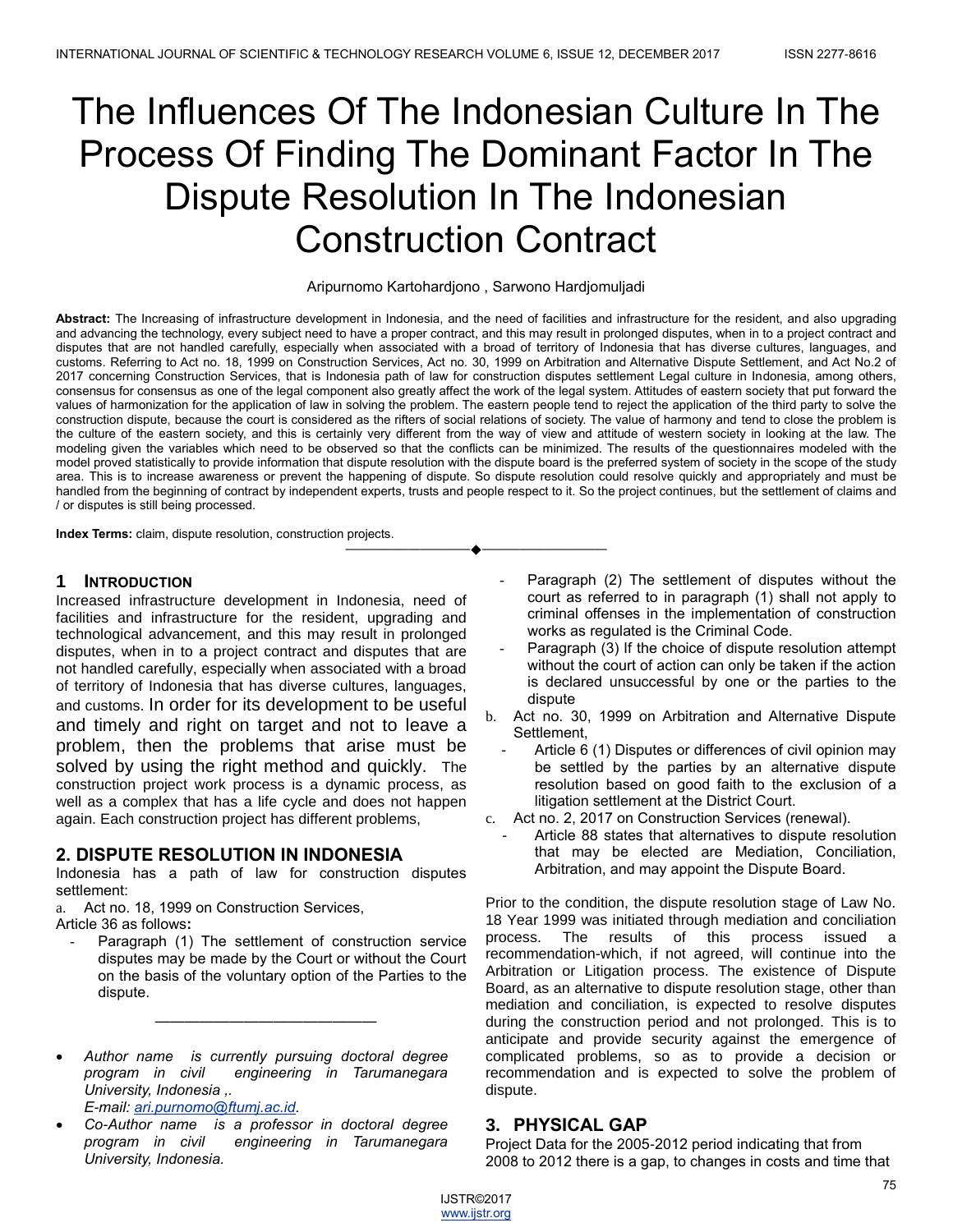often bring to claims and disputes, especially in 2009. The gap must be minimized or eliminated and it is necessary to make the difference not happen again in the future, as shown below:



Source: field data

#### *Figure 1. Project vs Cost*

In general, Indonesia as a constitutional state, the use of the Dispute Board in the construction, can resolve disputes in a shorter time, and most of the project can be completed within the designated period of. A small number of the dispute will lead to court settlement/litigation. The traditional legal system is no longer popular due to the lengthen process which also lead to uncertain fee, What makes the parties choose to abandon the traditional legal system, instead of arbitration and subsequently as Alternative Dispute Resolution, because the Judicial process, justice are not immediately established. Nevertheless, the Dispute Board (FIDIC version) is rarely used as dispute resolution in Indonesia. This condition, caused by the lack of understanding about the Dispute Board; and there are of cultural discrepancy between the Board of Disputes and the Indonesian culture is deliberation for consensus. According Hardjomuljadi S, 2016, that a 50 Supreme Court decisions relating to construction disputes, turned out to 10 cases directly to the District Court, and ended up in the appeal and even a Review. While 40 cases are pursuing the effort to the Arbitration Institution, it ends at the level of Review. Culture of Indonesia in question is that concerning the relationship between humans, in the form of ways of thinking, how to discussion, take consensus and act. In the case of the society proposes deliberations for consensus, emphasizing the relationships between individuals, which tend to emphasize human rights, freedom and independence. This unanimous decision can be reach by a process in which the majority and minorities approach each other by making the necessary readjustment in their respective viewpoints, or by an integration in the constructing standpoints into a new conceptual synthesis (Koentjoroningrat 1967, Koici Kawamura 2011). What is the culture of Indonesia, deliberation for consensus, according Koentjoroningrat, 1990, that The base of the institution of mutual aid was the concept that: (i) the nature, this society people do not live alone, therefore, (ii) the need to always maintain good relations with each other and (iii) as far as possible not trying to stand alone. Furthermore, in making decisions, one should be oriented to his fellow reviewing the height of cooperation with others, without undermining the quality of the individual and without avoiding his own responsibility.

#### **4. RESEARCH GAP**

This study discusses the settlement of disputes that are influenced by the cultural and Indonesian legal base with Pancasila as the official, foundational philosophical theory of the Indonesian state. This study consists of 5 variables & 22 indicators and looking for a dominant factors that affect the settlement of disputes, as well as in search for the right model. This study uses FIDIC, DRBF variables related to dispute resolution with available and applicable conditions.

|  |       | Table Difference between Litigation, Arbitration and Dispute |
|--|-------|--------------------------------------------------------------|
|  | Doord |                                                              |

| Board        |                                                                                                                                                                                                                                                                                                                     |                                                                                                                                                                                                                                      |                                                                                                                                                                                                                                                                           |  |  |  |  |
|--------------|---------------------------------------------------------------------------------------------------------------------------------------------------------------------------------------------------------------------------------------------------------------------------------------------------------------------|--------------------------------------------------------------------------------------------------------------------------------------------------------------------------------------------------------------------------------------|---------------------------------------------------------------------------------------------------------------------------------------------------------------------------------------------------------------------------------------------------------------------------|--|--|--|--|
|              | Litigation                                                                                                                                                                                                                                                                                                          | Arbitrage                                                                                                                                                                                                                            | Dispute Board                                                                                                                                                                                                                                                             |  |  |  |  |
| Cost         | The totality is<br>expensive,<br>because need<br>time's a long                                                                                                                                                                                                                                                      | High due<br>to<br>officially trial                                                                                                                                                                                                   | Initially high, but can<br>provide advice<br>if<br>there is potential for<br>problems                                                                                                                                                                                     |  |  |  |  |
| Time         | time.<br>Long<br>caused by the<br>administrative<br>data, Members<br>are determined,<br>and court time<br>is<br>determined<br>by the court.<br>Formed<br>Ad<br>Hoc. after a<br>dispute<br>and<br>work must be<br>The<br>stopped.<br>trial<br>process<br>need long time<br>and can appeal<br>until<br>the<br>Review. | Fast, time has<br>been<br>determined in<br>the<br>guide.<br>Members are<br>determined by<br>Parties.<br>the<br>could<br>and<br>elect a time for<br>trial.<br>Formed<br>Ad Hoc, after a<br>dispute<br>but<br>work<br>can<br>continue. | Fast.<br>have<br>been<br>certain on the guide.<br>Formed in standing<br>new harmonize, from<br>the beginning of work<br>and still can<br>be<br>continued.<br>Contracted<br>$3 -$<br>- 4<br>days per month and<br>provide<br>input<br>on<br>potential<br>problem<br>areas. |  |  |  |  |
| Uncertainty  | The court may<br>the<br>execute<br>decision if it is<br>not exercised.                                                                                                                                                                                                                                              | If the decision<br>is<br>not<br>executed, be<br>give up to the<br>Court.                                                                                                                                                             | If the decision is not<br>executed, be give up<br>to the Court.                                                                                                                                                                                                           |  |  |  |  |
| Relationship | Not<br>good,<br>cause by it was<br>decided<br>bv<br>others (Judge).                                                                                                                                                                                                                                                 | Not<br>good,<br>by it<br>cause<br>decided<br>was<br>others<br>by<br>(Arbiter).                                                                                                                                                       | Good, because it was<br>decided<br>by<br>the<br>Parties<br>themselves.<br>with<br>the<br>recommendation<br>bv<br>Dispute Board.                                                                                                                                           |  |  |  |  |

This study used SPSS 22, in preparing the construction contract, should be get more attention in order to avoid construction disputes.

Variables and indicators are:

*Table Relationships between Variables and Indicators*

| Variable                                       | Indicator                                                                                                               |  |  |  |
|------------------------------------------------|-------------------------------------------------------------------------------------------------------------------------|--|--|--|
|                                                | non-binding<br>X1.1. The results are<br>recommendations.                                                                |  |  |  |
| Decision of<br>X1.<br>the                      | X1.2. The result is a binding decision.                                                                                 |  |  |  |
| Dispute Board                                  | X1.3. If the Dispute Board can not resolve a<br>dispute, the dispute will be brought to the<br>Arbitrator / Litigation. |  |  |  |
| X2. The philosophy and<br>focus of the Dispute | X2.1. Dispute Board focuses primarily<br>on<br>preventing disputes.                                                     |  |  |  |
| Board                                          | X2.2. The disputes are resolved amicable<br>settlement.                                                                 |  |  |  |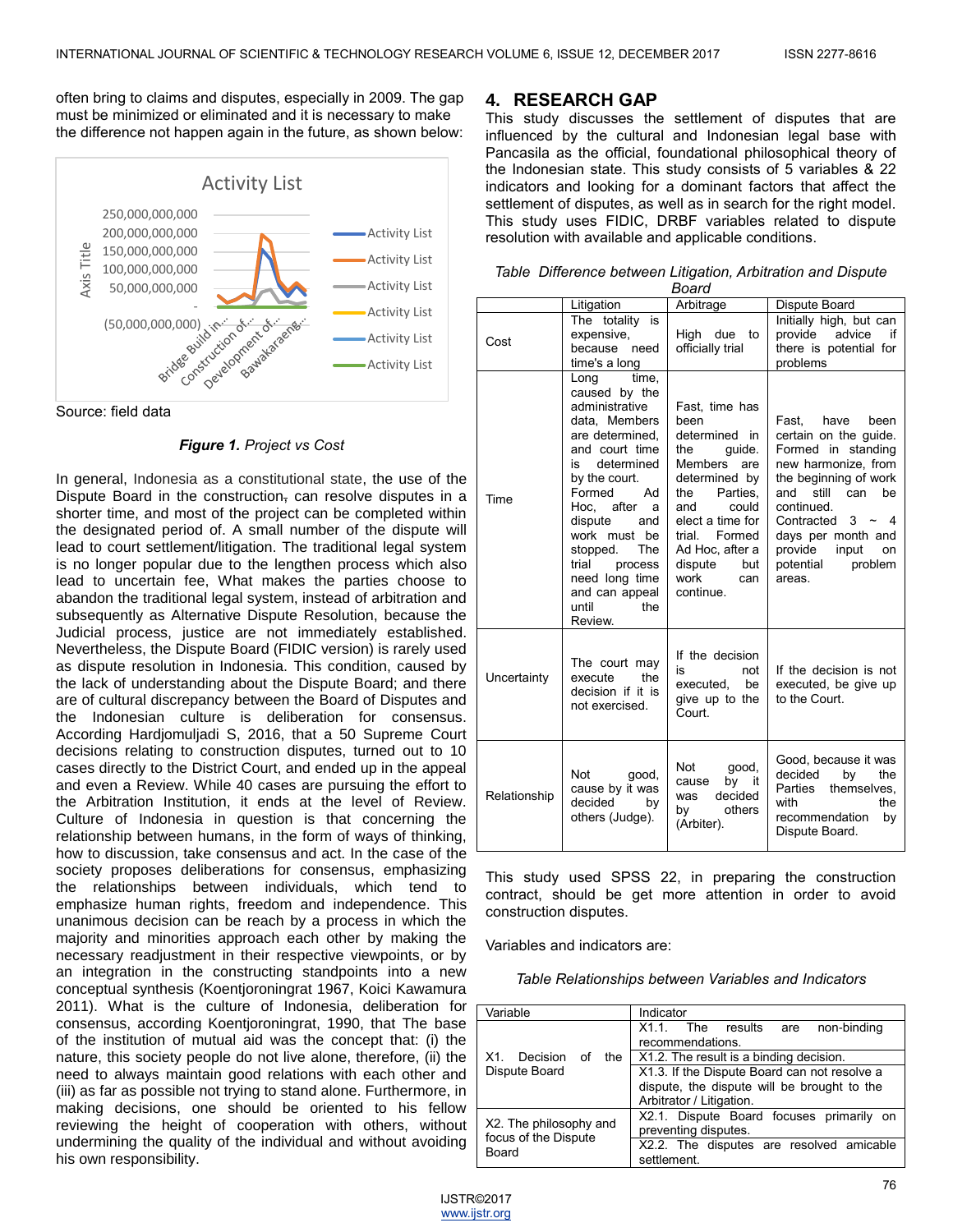|                                           | X2.3. Agreements from the Dispute Board are<br>generally of negotiation and take the middle<br>ground, rather than win-lose.                                               |
|-------------------------------------------|----------------------------------------------------------------------------------------------------------------------------------------------------------------------------|
|                                           | X2.4. The Dispute Council can work well in the<br>good faith of both parties.                                                                                              |
|                                           | X3.1. A specific qualification is required in the<br>selection of the Dispute Board.                                                                                       |
|                                           | X3.2. All documents relating to the project<br>contract should be available to each member<br>of the Dispute Board.                                                        |
| X3. Special expertise of<br>Dispute Board | X3.3. Required Members of the Dispute Board<br>should have experience from the point of view<br>of the owner and contractor.                                               |
|                                           | X3.4. Where appropriate, an advocate with a<br>qualification and construction background may<br>be one of the Dispute Board members.                                       |
|                                           | X3.5. Required members of the Dispute Board<br>who have the training qualifications of the<br>famous Dispute Board organizations.                                          |
|                                           | X4.1. Dispute Council needs to be appointed                                                                                                                                |
|                                           | and working from the beginning of contracting.<br>X4.2. The appointment of members of the<br>Dispute Board shall be made by agreement of<br>the Service Provider and User. |
| X4. Regular visits and<br>early elections | X4.3. Project visits should be conducted by<br>the Dispute Board at least once every 140<br>days.                                                                          |
|                                           | X4.4. The Dispute Council project visit should<br>be attended by representatives of contractors<br>and employers.                                                          |
|                                           | X4.5. At the project visit, both parties are<br>issue difficulties or<br>entitled to<br>disputes<br>experienced with the other party.                                      |
| Variable                                  | Indicator                                                                                                                                                                  |
|                                           | X5.1. All fees and disbursements of the<br>Dispute Board are should be paid equally by<br>both parties.                                                                    |
|                                           | X5.2. The cost of accommodation, travel, or<br>documentation issued for project visit come<br>from by both parties.                                                        |
| X5. Cost and payment                      | X5.3. The service fee of the Dispute Board<br>consists of travel expenses, tax expenses,<br>daily fee and monthly retainer                                                 |
|                                           | X5.4. Dispute Board fees need to be paid<br>since the Dispute Board works on the project,<br>till the completion of the project.                                           |
|                                           | X5.5. The contractor pays the entire cost of<br>the Dispute Board in the beginning, then half<br>of it is replaced by the employer.                                        |

# **5. QUESTIONNAIRE RESULTS.**

Recapitulation Questionnaire of respondents to 5 variables an 11 indicators, in research are as follows:











Multiple regression SPSS 212, indicates the following:

Pearson test of Correlations SPSS 22, provides correlation between indicators and only for values greater than 0.50, then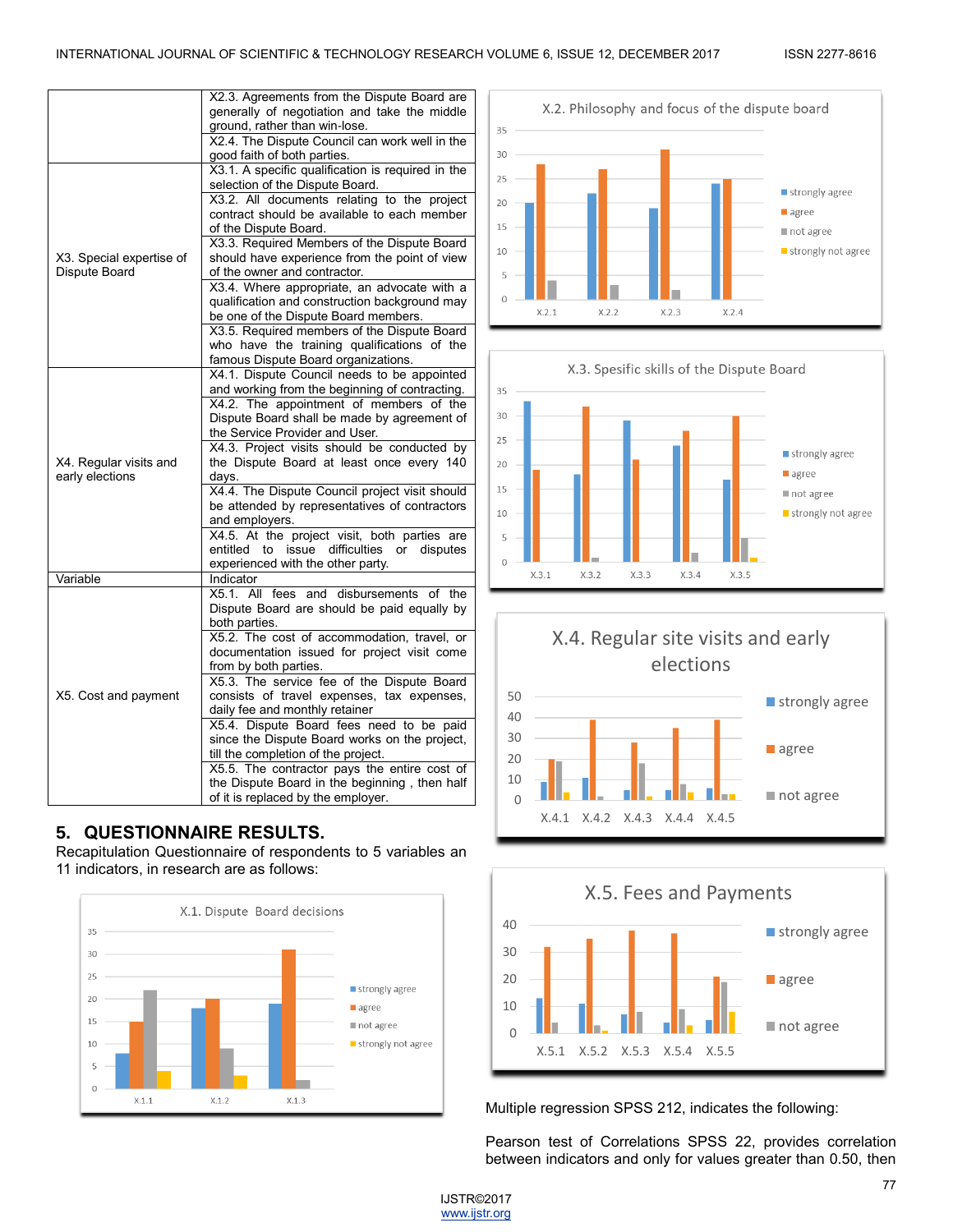model selection. In Model Summary<sup>t</sup> on SPSS, there are 19 models, but the model 14 is selected, because it has the highest Adjusted R Square and R Square values, which are 0.777 and 0.833, so that the value of R is =  $9.913<sup>n</sup>$ , and from the value of n indicates the impact indicators are: n. Predictors: (Constant), x55, x12, x34, x13, x31, x21, x32, x53, x54, x52, x43 so the equation becomes:

#### **Model Summary<sup>t</sup>**

|                |                         |                 |                              | Std.                            | <b>Change Statistics</b>      |                 |                     |                                           |                         |
|----------------|-------------------------|-----------------|------------------------------|---------------------------------|-------------------------------|-----------------|---------------------|-------------------------------------------|-------------------------|
| Mo<br>del      | R                       | R<br>Squ<br>are | Adjus<br>ted R<br>Squar<br>e | Error<br>of the<br>Estim<br>ate | R<br>Squa<br>re<br>Chan<br>ge | F<br>Chan<br>ge | df<br>1             | df<br>2                                   | Sig.<br>F<br>Chan<br>ge |
| 1              | .92<br>$0^a$            | ,846            | ,661                         | ,747                            | ,846                          | 4,56<br>8       | $\overline{c}$<br>4 | $\overline{c}$<br>0                       | ,001                    |
| 2              | ,92<br>$0^{\rm b}$      | ,846            | .677                         | ,729                            | ,000                          | ,000            | 1                   | 2<br>0                                    | .998                    |
| 3              | ,92<br>0 <sup>c</sup>   | ,846            | .691                         | ,712                            | ,000                          | ,001            | 1                   | $\overline{c}$<br>1                       | ,972                    |
| $\overline{4}$ | ,92<br>$0^d$            | ,846            | ,705                         | ,697                            | ,000                          | ,024            | 1                   | $\overline{c}$<br>$\overline{c}$          | ,879                    |
| 5              | ,91<br>9 <sup>e</sup>   | ,845            | ,716                         | ,683                            | ,000                          | ,051            | 1                   | $\overline{2}$<br>3                       | ,823                    |
| 6              | ,91<br>$9^{\mathsf{f}}$ | ,845            | ,727                         | .670                            | ,000                          | ,043            | 1                   | 2<br>4                                    | ,837                    |
| 7              | ,91<br>$9^{\circ}$      | ,844            | .737                         | ,658                            | $-0.001$                      | ,083            | 1                   | $\overline{\mathbf{c}}$<br>5              | ,775                    |
| 8              | ,91<br>9 <sup>h</sup>   | ,844            | ,745                         | .647                            | $-0.001$                      | ,118            | 1                   | 2<br>6                                    | ,734                    |
| 9              | ,91<br>$8^{\mathsf{i}}$ | ,843            | .753                         | ,637                            | $-0.01$                       | ,126            | 1                   | $\overline{\mathbf{c}}$<br>$\overline{7}$ | ,726                    |
| 10             | ,91<br>8,               | ,842            | ,760                         | ,628                            | $-0.001$                      | ,188            | 1                   | $\overline{2}$<br>8                       | ,668                    |
| 11             | ,91<br>$7^k$            | ,841            | .766                         | ,620                            | $-0.001$                      | ,233            | 1                   | 2<br>9                                    | ,633                    |
| 12             | ,91<br>$6^{\circ}$      | ,839            | ,771                         | .613                            | $-0.002$                      | ,360            | 1                   | 3<br>0                                    | ,553                    |
| 13             | ,91<br>4 <sup>m</sup>   | ,836            | ,775                         | .609                            | $-0.003$                      | ,505            | 1                   | 3<br>1                                    | ,483                    |
| 14             | ,91<br>3 <sup>n</sup>   | ,833            | ,777                         | ,605                            | $-0.003$                      | ,607            | 1                   | 3<br>$\overline{c}$                       | .442                    |
| 15             | .91<br>$0^{\circ}$      | ,828            | ,777                         | ,606                            | $-0.005$                      | 1,08<br>6       | 1                   | 3<br>3                                    | ,305                    |
| 16             | ,90<br>6 <sup>p</sup>   | ,820            | ,774                         | .610                            | $-0.008$                      | 1,48<br>1       | 1                   | 3<br>4                                    | .232                    |
| 17             | ,90<br>1 <sup>q</sup>   | ,812            | ,771                         | .614                            | $-0.08$                       | 1,50<br>1       | 1                   | 3<br>5                                    | ,229                    |
| 18             | ,89<br>5 <sup>r</sup>   | ,802            | .764                         | .622                            | $-0.010$                      | 2,00<br>4       | 1                   | 3<br>6                                    | .165                    |
| 19             | ,88<br>$8^{\rm s}$      | .788            | .754                         | .636                            | $-0.14$                       | 2,63<br>2       | 1                   | 3<br>$\overline{7}$                       | .113                    |

 $Y = a_0 + a_{12}X_{12} + a_{13}X_{13} + a_{21}X_{21} + a_{31}X_{31} + a_{32}X_{32} + a_{34}X_{34}$ +a43  $X_{43}$  +a52 $X_{52}$  + a53 $X_{53}$  + a54 $X_{54}$  + a55 $X_{55}$  +  $\varepsilon$ 

In Coefficients<sup>a</sup> on SPSS, model 14, Unstandardized Coefficients, Colom B, gives the following sequential coefficient values: 0.009, 0,198- 0,313 + 0,436 + 0,229 - 0,245  $-0,258 + 0,406 + 0,402 - 0,240 + 0,194 + 0,161$ , and standard error = 1,358

 $Coefficients<sup>a</sup>$ 

| Model | Unstandardi<br>zed<br>Coefficients |     | Standardi<br>zed<br>Coefficien<br>ts | Sig. | Collinearity<br><b>Statistics</b> |     |
|-------|------------------------------------|-----|--------------------------------------|------|-----------------------------------|-----|
|       | B                                  | Std | Beta                                 |      | Toleran                           | /IF |

|        |                 |      | Error |        |           |          | ce   |           |
|--------|-----------------|------|-------|--------|-----------|----------|------|-----------|
|        | (Const<br>ant)  | ,009 | 1,358 |        | ,007      | ,99<br>5 |      |           |
|        | X12             | ,198 | ,083  | ,208   | 2,38<br>7 | ,02<br>3 | ,668 | 1,49<br>6 |
|        | X <sub>13</sub> | ,313 | ,203  | $-144$ | 1,54<br>3 | ,13<br>2 | ,584 | 1,71<br>1 |
|        | X21             | ,436 | ,118  | ,294   | 3,70<br>5 | ,00<br>1 | ,806 | 1,24      |
| 1<br>4 | X31             | ,229 | ,220  | ,087   | 1,04<br>2 | ,30<br>5 | ,733 | 1,36<br>4 |
|        | X32             | ,245 | .186  | $-115$ | 1,32<br>0 | ,19<br>6 | ,664 | 1,50<br>5 |
|        | X34             | ,258 | ,134  | $-175$ | 1,92<br>5 | ,06<br>3 | ,614 | 1,62<br>9 |
|        | X43             | ,406 | ,115  | ,373   | 3,52<br>5 | ,00<br>1 | ,452 | 2,21<br>3 |
|        | X <sub>52</sub> | ,402 | ,128  | ,302   | 3,14<br>6 | ,00<br>3 | ,550 | 1,81<br>7 |
|        | X53             | ,240 | ,143  | $-154$ | 1,67<br>9 | ,10<br>3 | ,600 | 1,66<br>6 |
|        | X54             | ,194 | ,126  | ,166   | 1,53<br>8 | ,13<br>4 | ,436 | 2,29<br>2 |
|        | X55             | .161 | ,096  | .164   | 1,67<br>0 | ,10<br>4 | ,522 | 1,91<br>5 |

sources: statistic process SPSS 22.

so, the equation becomes:

 $Y = 0,009 + 0,198X_{12} - 0,313X_{13} + 0,436X_{21} + 0,229X_{31} 0,245X_{32}$  -0,258  $X_{34}$  + 0,406  $X_{43}$  + 0,402 $X_{52}$  – 0,240 $X_{53}$  +  $0,194X_{54} + 0,161X_{55} + 1,358$ 

In addition, respondents gave answers to the questionnaire to understand the community's understanding of the Settlement of Dispute, which confronted with two selections: the peoples answer to the users of construction services to what extent the peoples wishes on the outcome of the dispute Decisions: 1) Decided by a Third Party (Judge, Arbitrator or Dispute Adjudication Board) or 2) Decided by the Parties themselves with the recommendation of the Dispute Board Team.





# **6. CONCLUSION**

The results of the research analysis of 5 variables and 11 indicators, concluded there are 8 indicators that give significant strengthening while 3 indicators provide weakening. Here are 8 strengthening indicators: